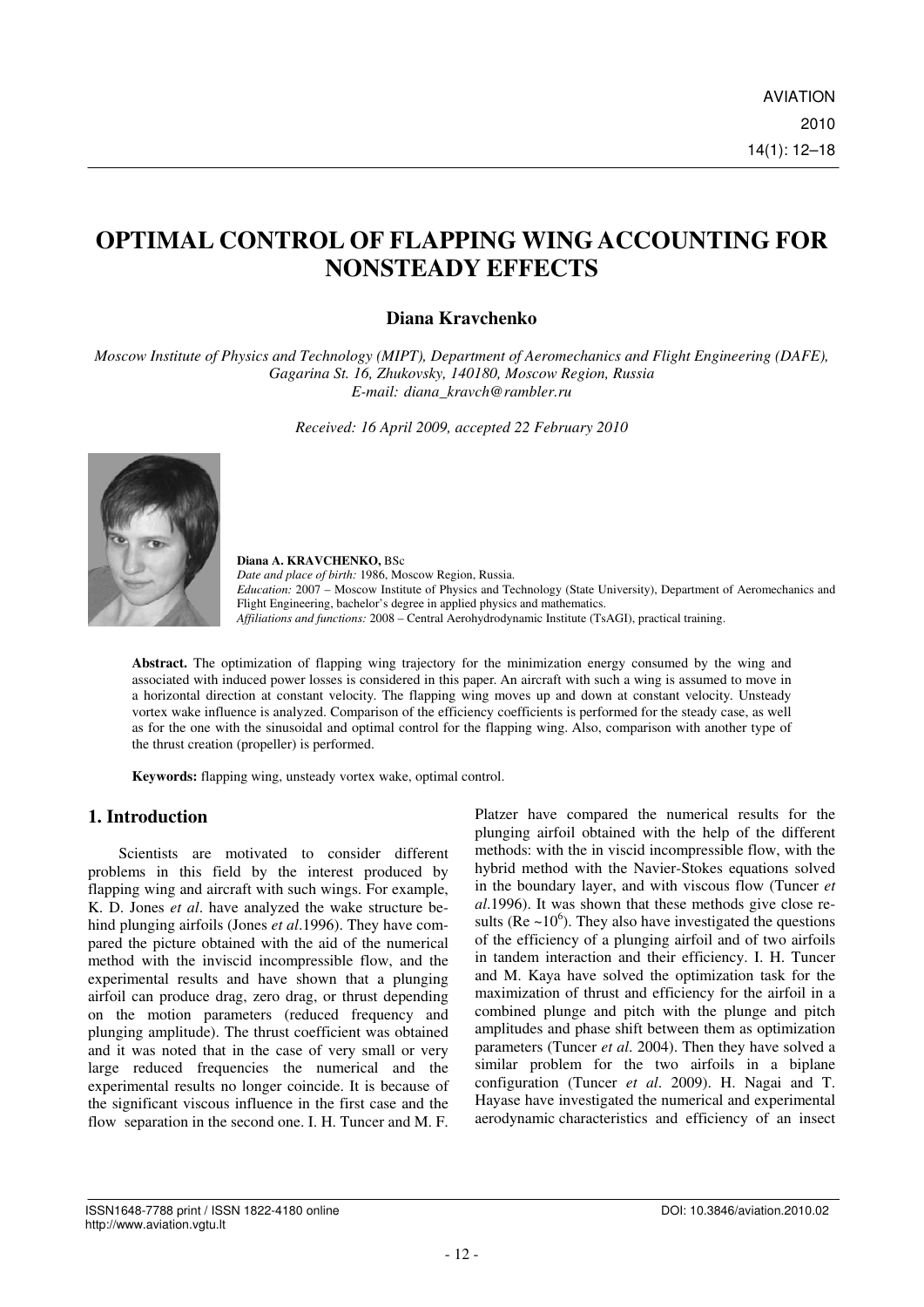wing in forward flight (Nagai *et al*. 2009). G. J. Bermang and Z. J. Wang have considered the case of hovering insect flight and have found optimal wing kinematic that minimizes power consumption (Bermang *et al.* 2007). Z. J. Wang has sought the simplest efficient flapping motions with the aid of the model of quasi-steady forces and has made a comparison with steady forward flight (Wang 2008).

But up to now, in my opinion, there have not been enough studies concerned the question of the optimal kinematic of the flapping wing motion. This work therefore deals with this question; analytical and numerical investigations were made to determine flapping wing efficiency for a typical case. The results obtained were compared with the "traditional" type of thrust generation (propeller).

### **2. Model**

The flight of an aircraft in a horizontal direction at constant speed and steady altitude is considered. The aircraft has a fixed wing for the production of lift and a flapping wing (or wings) only for the creation of thrust (Jones 2006). The flapping wing also creates lift at every moment of the motion, but the period-average lift is zero.

It is assumed that the wing is perfectly rigid (does not change its form under load) and that its mass and moment of inertia are zero (i.e., wing speed and its orientation in space can change instantly). It was shown earlier without taking the unsteady effect into consideration that the flapping wing should move in a straight line at constant velocity to minimize the amount of power consumed (Кравченко 2009). In this study, the flapping wing therefore moves up and down at constant velocity. It can also perform pitching motion. The oscillation amplitude and frequency are considered so that the vortex wake remains nearly flat. It was shown by J. Young, that there exists a region of the parameters of the flapping wing motion (reduced frequency and amplitude) where the Kutta condition is valid (Young 2005). So, assume that our wing parameters correspond to this region. This means that the flow is coming off the trailing edge of the wing without separation.

#### **3. Evaluation of vortex wake influence**

The problem in a simplified statement (the task of the model) has been considered to understand the main features of the processes taking place.

The wing is modelled with a bound vortex and two free vortices coming off the wings tips and closing to "rings" when the vertical velocity component is reversed (Fig 1). Assume that the distribution of circulation is constant along the wing.

It is well known, that the induced velocity  $V_i$  from the vortex section at a certain point of observation is given by the formula

$$
V_i = \frac{\Gamma}{4\pi h} \left( \cos \theta + \cos \varphi \right)
$$



**Fig 1.** Simplified model for investigation of nonstationarity influence

where  $\Gamma$  is the circulation, *h* is the length of the perpendicular between the observation point and the line containing the vortex section, and  $θ$  and  $φ$  are the angles between the lines from the observation points to the ends of the vortex section and the line of the vortex section (Fig 2) (Лойцянский 2003).



**Fig 2.** Vortex section

The analytical formula was found for the induced velocity created at a certain wing point  $M(z)$  at a certain moment of wing motion as the sum of the velocities generated by all the vortex sections:

$$
V_i^{sum}(x, z) = \frac{\Gamma}{2\pi} \sum_{i=1}^{\infty} \frac{(-1)^i}{x + (i-1)p} \times
$$
  
\n
$$
\times \left( \frac{z}{\sqrt{(x + (i-1)p)^2 + z^2}} + \frac{L-z}{\sqrt{(x + (i-1)p)^2 + (L-z)^2}} \right) -
$$
  
\n
$$
- \frac{\Gamma}{4\pi p} \frac{x^2}{z} \frac{1}{\sqrt{x^2 + z^2}} - \frac{\Gamma}{4\pi p} \frac{x^2}{L-z} \frac{1}{\sqrt{x^2 + (L-z)^2}} +
$$
  
\n
$$
+ \frac{\Gamma}{4\pi z} \sum_{i=1}^{\infty} (-1)^i \times
$$
  
\n
$$
\times \left( \frac{x + (i-1)p}{\sqrt{(x + (i-1)p)^2 + z^2}} + \frac{x + ip}{\sqrt{(x + ip)^2 + z^2}} \right) +
$$
  
\n
$$
+ \frac{\Gamma}{4\pi (L-z)} \sum_{i=1}^{\infty} (-1)^i \times
$$
  
\n
$$
\times \left( \frac{x + (i-1)p}{\sqrt{(x + (i-1)p)^2 + (L-z)^2}} + \frac{x + ip}{\sqrt{(x + ip)^2 + (L-z)^2}} \right).
$$

Since the above expression is too complicated for analytical investigation, numerical analysis was conducted for the detection of the main features.

Since the circulation value at the wing tips must always be equal to zero, let us specify the circulation function as

$$
\Gamma = \Gamma_0, \ \varepsilon < z < L - \varepsilon, \\
\Gamma = 0, \ 0 < z < \varepsilon, \ L - \varepsilon < z < L,
$$

where  $\varepsilon$  is a certain parameter, and  $L$  is wing span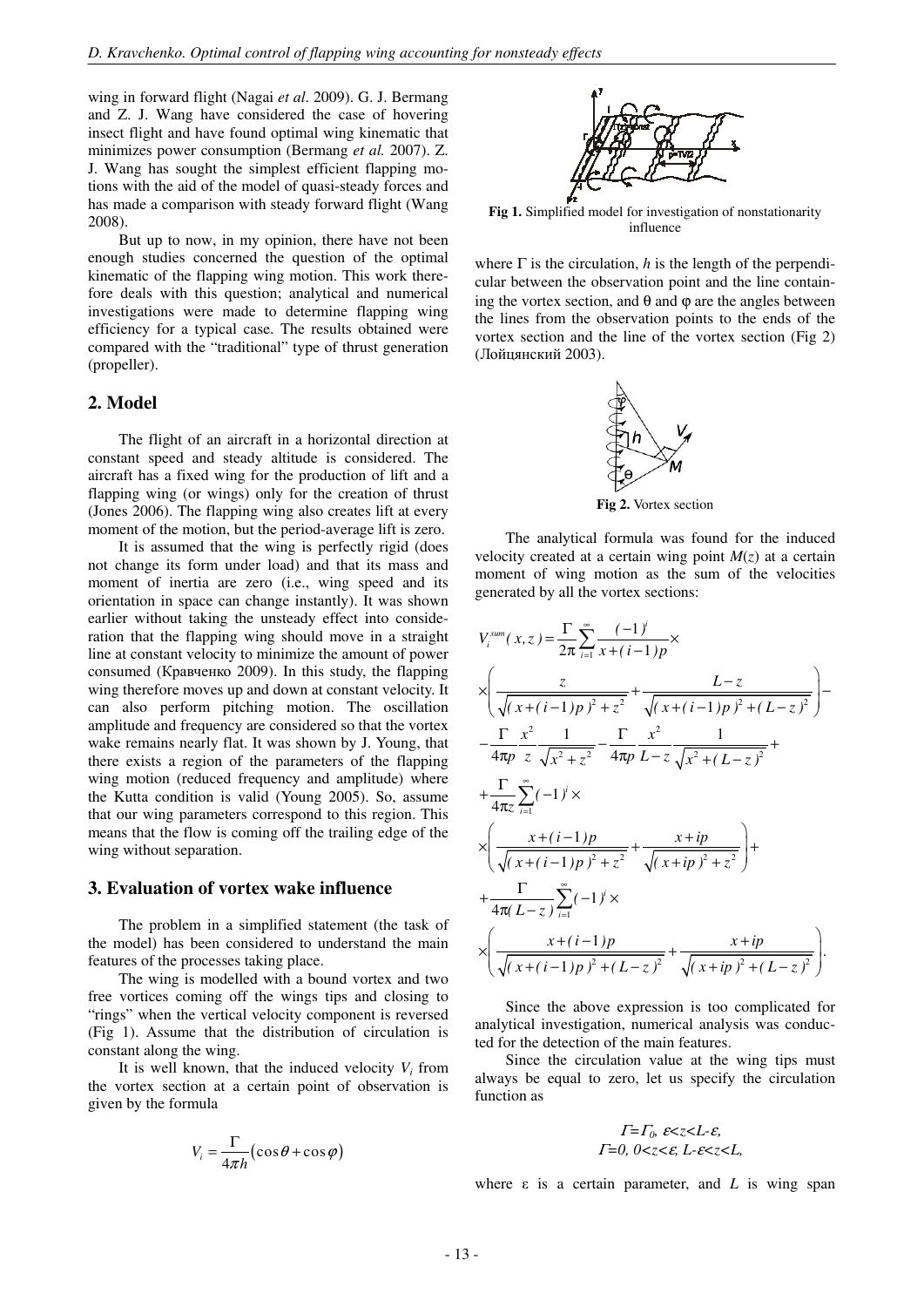(Лойцянский 2003). The following parameters were taken for calculation:  $L=2m$ ;  $\Gamma_0=Im^2/s$ ;  $\varepsilon=0.01L$ ;  $b=0.1L$ ; *p –* over the range from *0.5L* to *10L*, where *b* is the wing chord.

Such are the main results. The induced force value averaged for a time period and for the wingspan was obtained. The vortices nearest the wing were found to give the main contribution. The induced velocities of the vortex wake generated on the wing alternate in direction forces, the first of them being positive (drag).



**Fig 3.** Comparison with the steady case

Comparison with the stationary case was made, the wing being modelled with a bound vortex and two infinite free vortices (Fig 3). Here,  $\Delta F^{100}$  is the difference between the force in the steady case and the force from the first hundred vortex circular elements, ∆*F 2* is the difference between the force in the steady case and the force from the first two vortex circular elements, and  $\sigma$  is the difference between  $\Delta F^{100}$  and  $\Delta F^2$ . As shown in the figure, neglecting all vortices and starting with the third one, gives an error of several percent if the value of the parameter p/L is not too small.

The force dependence on the wing position during the period is shown in figure 4:



**Fig 4.** Plot of force vs. the wing position during the period

The horizontal line corresponds to the force in the steady case, and the dashed line corresponds to the nonsteady force. One can see that significant extra drag appears at the beginning of the period and then decreases fast, and during the rest of the time the movement is close to the stationary case.

#### **4. Optimization task**

It is clear that the instantaneous changing of the circulation value may not correspond to the optimal case, so for simplicity let us assume that the circulation distribution along the wing span is constant but suppose the circulation time dependence is a certain periodical function  $\Gamma(t)$  (Fig 5):



**Fig 5.** Vortex sheet investigated

At every moment of motion, the horseshoe vortex with circulation  $d\Gamma = \frac{1}{V_{\infty}} \frac{\partial \Gamma}{\partial \tau} d\xi$  $\sigma$   $\sigma$  $\Gamma = \frac{1}{V_{\infty}} \frac{\partial \Gamma}{\partial \tau} d\zeta$  (*τ*=*t-x/V*<sub>∞</sub>) leaves the wing. The span-averaged induced velocity generated with the vortex wake of length of 2*p* is:

$$
v_{i} = \frac{1}{8\rho l V_{\infty}} \int_{0}^{2p} \Gamma_{\tau} \int_{-l+\varepsilon}^{l-\varepsilon} \left[ \frac{1}{x} \left( \frac{l-z}{\sqrt{x^{2} + (l-z)^{2}}} + \frac{l+z}{\sqrt{x^{2} + (l+z)^{2}}} \right) + \frac{1}{l-z} \left( -\frac{x}{\sqrt{x^{2} + (l-z)^{2}}} + \frac{2p}{\sqrt{(2p)^{2} + (l-z)^{2}}} \right) + \frac{1}{l+z} \left( -\frac{x}{\sqrt{x^{2} + (l+z)^{2}}} + \frac{2p}{\sqrt{(2p)^{2} + (l+z)^{2}}} \right) \right] dx.
$$

The two vortices coming off the wing tips should also be taken into account. They induce the velocity:

$$
u_i = \frac{\Gamma}{4\pi l} \int_{-l+\varepsilon}^{l-\varepsilon} \frac{dz}{l-z} \, .
$$

The induced force is  $F = \rho(v_i + u_i)T$ , and the required power for the generation of this force is  $W_i = FV_\infty$ . The problem is to minimize the period-average induced power  $W_i$ , that is:

$$
I_0 = \frac{1}{T} \int_0^T W_i dt = \frac{\rho V_{\infty}}{T} \int_0^T \Gamma(v_i + u_i) dt , \qquad (1)
$$

provided that the power spent on the oscillatory motion is taken: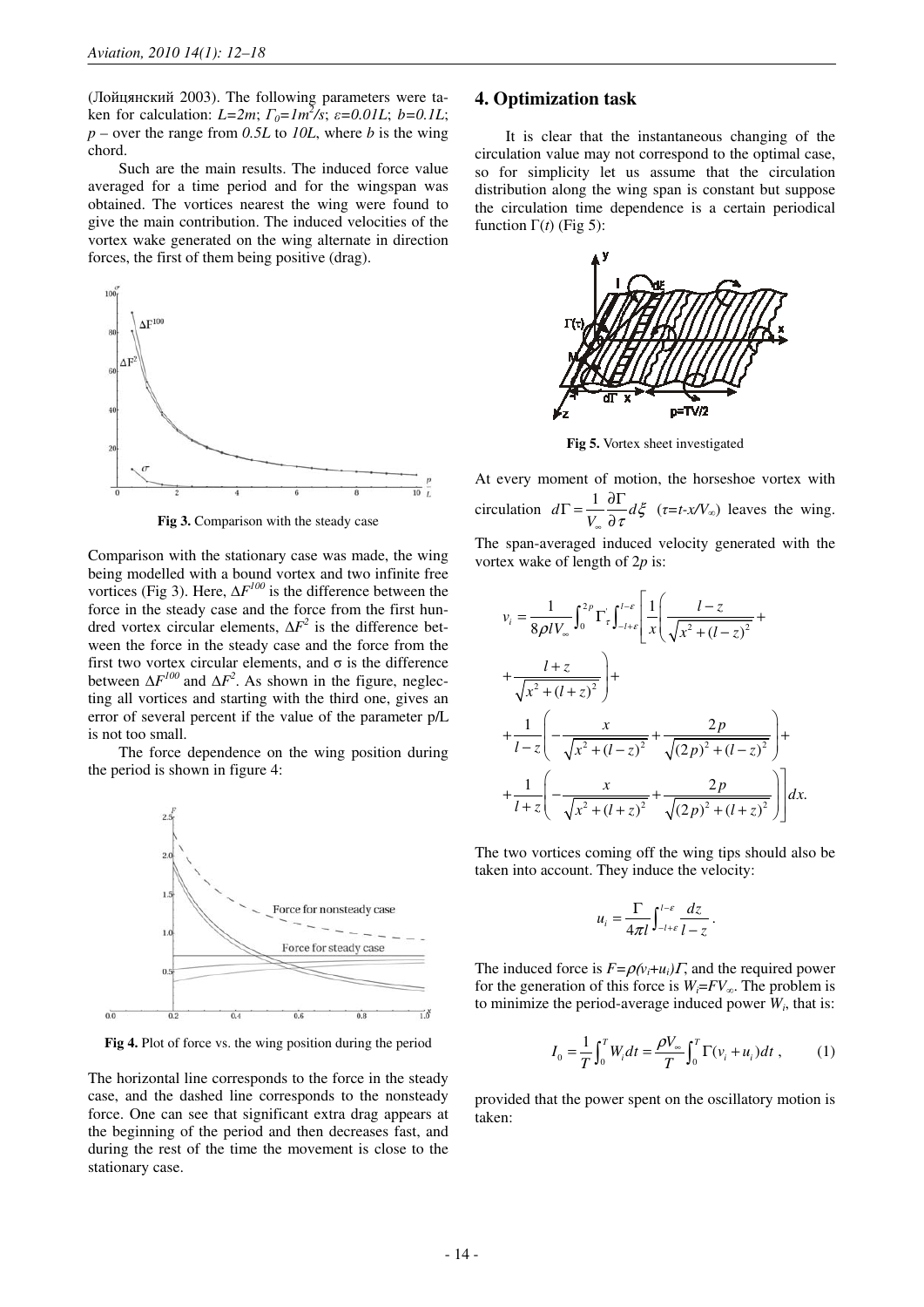$$
\rho V_{\infty} V_{y} \left( \int_{0}^{\frac{T}{2}} \Gamma dt - \int_{\frac{T}{2}}^{T} \Gamma dt \right) = \rho V_{\infty} V_{y} B = const.
$$
 (2)

As we assume the flapping wing produces no lift, then the following condition must be taken into account:

$$
\int_0^T \Gamma dt = 0.
$$

Let us expand the periodical circulation function in the Fourier series and determine the zero moment of time so that the sine function will only be present in this expression:

$$
\Gamma(t) = \sum_{n=1}^{\infty} a_n \sin\left(\frac{2\pi nt}{T}\right).
$$
 (3)

Assume an interchange of the operations of summation and integration can be done. By substituting expression (3) into (1) and (2) and carrying out some transformations, one can obtain:

$$
I_0 = \frac{\rho V_\infty \ln \frac{2l}{\varepsilon}}{8\pi l} \sum_{n=1}^\infty a_n^2 + \frac{\rho Int V_\infty}{16lp} \sum_{n=1}^\infty n a_n^2,
$$
  

$$
Int = \int_0^{2p} \sin\left(\frac{\pi nx}{p}\right) \Phi(x, \varepsilon) dx,
$$

where  $\Phi$  is the expression in the square brackets from the formula for  $v_i$  after integration with respect to z. Then, the optimization task can be reformulated: minimize:

$$
I = \frac{\ln \frac{2l}{\varepsilon}}{\pi} \sum_{n=1}^{\infty} a_n^2 + \frac{Int}{2p} \sum_{n=1}^{\infty} n a_n^2
$$

under the condition:

$$
\sum_{\tilde{n}=1}^{\infty} \frac{a_{\tilde{n}}}{\tilde{n}} = \frac{\pi B}{2T} ,
$$

where the tilde over *n* means that the odd summand only appears in the sum, since the rest is nulled after the integration. The Lagrange function for this task is:

$$
L = \frac{\ln(2l/\varepsilon)}{\pi} \sum_{n=1}^{\infty} a_n^2 + \frac{Int}{2p} \sum_{n=1}^{\infty} n a_n^2 + \lambda \left( \sum_{n=1}^{\infty} \frac{a_n}{\tilde{n}} - const \frac{\pi}{2\rho v_y V_\infty} \right),
$$

where  $\lambda$  is the Lagrange coefficient. Optimum conditions are thus:

$$
\frac{\partial L}{\partial a_i} = 0, i \in [1, \infty), \frac{\partial L}{\partial \lambda} = 0.
$$

A really optimal solution can be obtained only if all the harmonics of oscillations are taken into account. This task is very difficult to solve and to analyze, however. Also, it is well known that the amplitudes of higher harmonics are usually rather small in comparison with the first ones. It was therefore decided to analyze the optimization problem only for a series of the first harmonics.



**Fig 6.** Function of optimal control obtained; n=1, 2, 3, 4, 5

The solution for the optimization task was found for a set of values of *n* for a set of values of С*0* (the constant *const* from condition (2)). The circulation function of optimal control is given in figure 6 for 1, 2, 3, 4, and 5 harmonics under conditions  $C_0=30$  W. For *n* more or equal to 3, the graphics are rather close to each other (as was assumed above), so we may be content with the first several harmonics.

## **5. Determination of efficiency and comparisons**

It is interesting to compare the gain with the optimal control of the wing in comparison with more often used and more easily implemented sinusoidal movement law (number of harmonics is 1). Let us determinate the efficiency as the rate of period-averaged useful power (i.e., the one suitable to wing thrust) to mean full power (i.e., the one spent on oscillatory motion):

$$
W_T = \frac{1}{T} \int_0^T \rho \Gamma V_{\infty} (v_y + v_i + u_i) dt
$$
  

$$
W = \frac{1}{T} \int_0^T \rho \Gamma V_{\infty} v_y dt
$$
  

$$
\eta = \frac{W_T}{W} = 1 - \frac{\int_0^T \Gamma(v_i + u_i) dt}{v_y \left(\int_0^T \Gamma dt - \int_{\frac{T}{2}}^T \Gamma dt\right)}.
$$

And after some computations, the formulas take this form:

$$
\eta = 1 - \frac{\rho Int V_{\infty}}{16 \rho I C_0} \sum_{n=1}^{\infty} n a_n^2 - \frac{\rho V_{\infty} \ln(2l/\varepsilon)}{8 \pi l C_0} \sum_{n=1}^{\infty} a_n^2.
$$

The numerical investigation was made for a set of parameters:  $l=1m$ ,  $p=2l$  and  $p=l$ , and  $v_y=2m/s$ . The results are given in tables 1 and 2 for a set of values  $C_0$ ;  $\eta_2$  is the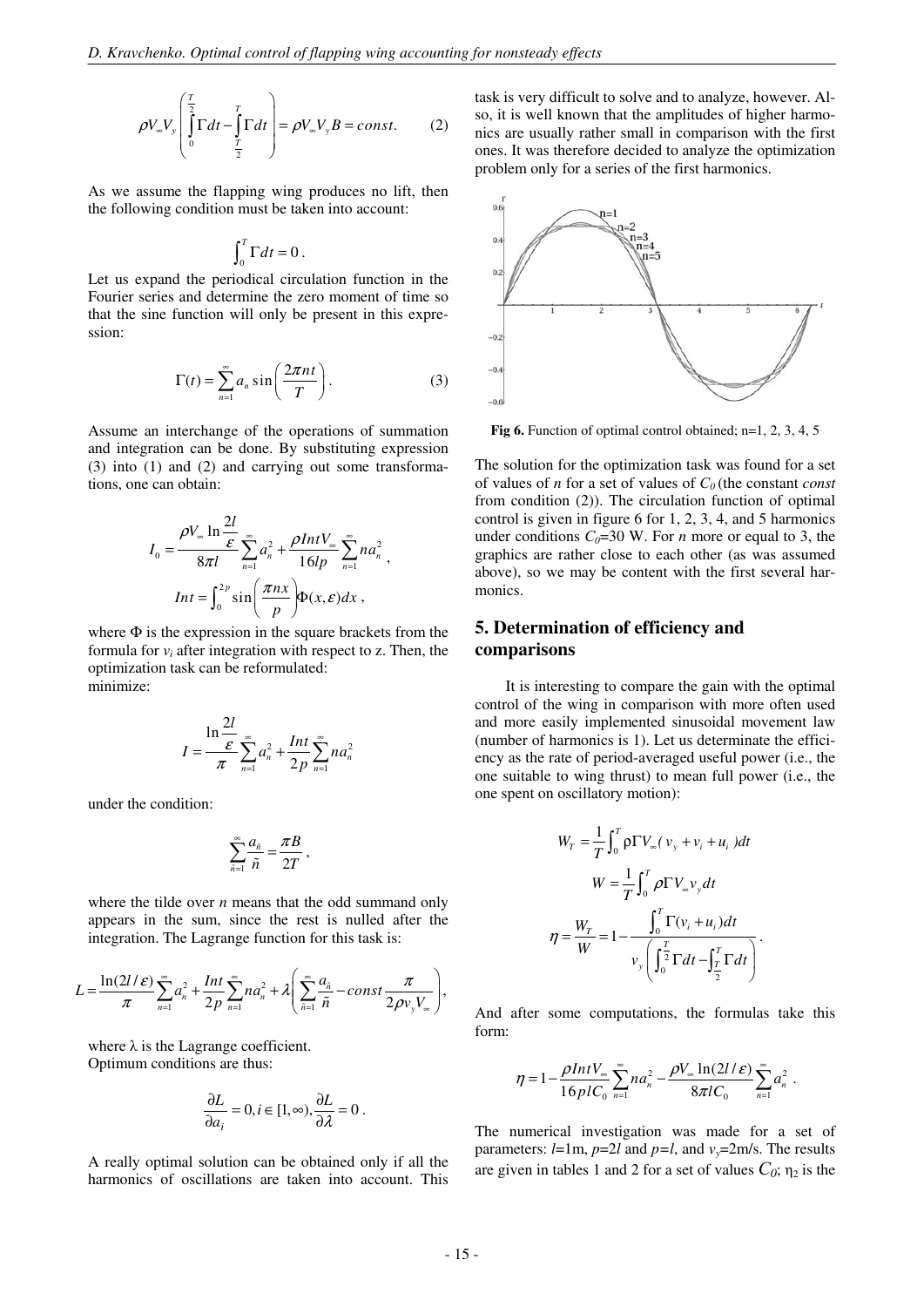efficiency for the optimal control case when the optimization task is solved for *n*=2 (the circulation function includes two harmonics);  $\eta_3$ ,  $\eta_4$ , and  $\eta_5$  are defined similarly when  $n=3$  and  $n=4$ ;  $n=5$ ;  $\eta_1$  is the efficiency for the sinusoidal control.

**Table 1.** Numerical comparison of the efficiencies for optimal and sinusoidal control  $p/l=1$ 

| $C_0$ , W | $\eta_1$ | $\eta_2$ | $\eta_3$ | $\eta_4$ | $\eta_5$ |
|-----------|----------|----------|----------|----------|----------|
|           | 0.9937   | 0.9943   | 0.9943   | 0.9944   | 0.9944   |
| 10        | 0.9336   | 0.937    | 0.9377   | 0.9381   | 0.9381   |
| 20        | 0.8732   | 0.8797   | 0.8811   | 0.8817   | 0.8819   |
| 30        | 0.8129   | 0.8224   | 0.8245   | 0.8254   | 0.8257   |
| 40        | 0.7525   | 0.7651   | 0.7679   | 0.7690   | 0.7695   |
| 50        | 0.6921   | 0.7078   | 0.7113   | 0.7127   | 0.7133   |

**Table 2.** Numerical comparison of the efficiencies for optimal and sinusoidal control p/l=2

| $C_0$ , W | $\eta_1$ | $\eta_2$ | $\eta_3$ | $\eta_4$ | $\eta_5$ |
|-----------|----------|----------|----------|----------|----------|
|           | 0.9909   | 0.9913   | 0.9914   | 0.9914   | 0.9914   |
| 10        | 0.8997   | 0.9042   | 0.9052   | 0.9056   | 0.9058   |
| 20        | 0.8086   | 0.8178   | 0.8191   | 0.8198   | 0.8201   |
| 30        | 0.7174   | 0.7301   | 0.7329   | 0.7339   | 0.7344   |
| 40        | 0.6262   | 0.6431   | 0.6467   | 0.6481   | 0.6488   |
| 50        | 0.5351   | 0.5560   | 0.5606   | 0.5623   | 0.5631   |

It is obvious that the increase in the number of harmonics to more than two practically does not produce any changes in the efficiency advantages. The utilization of optimal control gives little gain, and it becomes smaller as the motion period becomes longer.

The comparison of the efficiency for the steady case with sinusoidal control and with optimal control (*n*=5) was made. The plot of  $\eta(T)$ , where *T* is the wing thrust, is presented in figure 7.



and nonsteady cases

### **6. Comparison with ideal propeller**

Assume the propeller will be taken to be the flapping wing equivalent if they are of the same swept area. Then,

the equivalent propeller diameter is:

$$
D = 4\sqrt{\frac{pl}{\pi} \frac{v_y}{V_{\infty}}} \tag{4}
$$

The coefficient of the efficiency of the ideal propeller is defined (as described I. H. Tuncer *et al.*) (Tuncer *et al.* 2004):

$$
\eta = \frac{1}{1 + \frac{2T}{\rho V^2 \pi D^2}}
$$

The efficiency of the ideal propeller is much more than the efficiency of the flapping wing, even for the steady case (Fig 8).



**Fig 8.** Efficiency comparison for  $p/1=2$ 

## **7. Comparison with the propeller blade element theory**

The quasilinear statement of the problem is used, i.e. the diameter of the stream from the propeller remains practically constant (Шайдаков  $u$  др. 1995). Assume the circulation of the bound vortex along the blade is constant. Then, the vortex sheet is the vortices coming off the blade tip and the hub. Let us define the angular velocity ω of the equivalent propeller (4) so that the rotary velocity for the characteristic section at 0.5R is equal to  $v_y$ :

$$
\omega = \frac{2\pi v_y}{0.5R} \,. \tag{5}
$$

The efficiency for such a propeller is

$$
\eta = \frac{C_{T}\overline{V}}{m_{K}}\,,
$$

0 1  $C_T = \int_0^1 8 \overline{\Gamma U_1} d\overline{r}$ ,  $m_K = \int_0^1$ *r* 0  $m_K = \int 8\overline{V_1 r} dr$  are the thrust and *r*

power coefficients of the propeller,  $\overline{V}$  is the free stream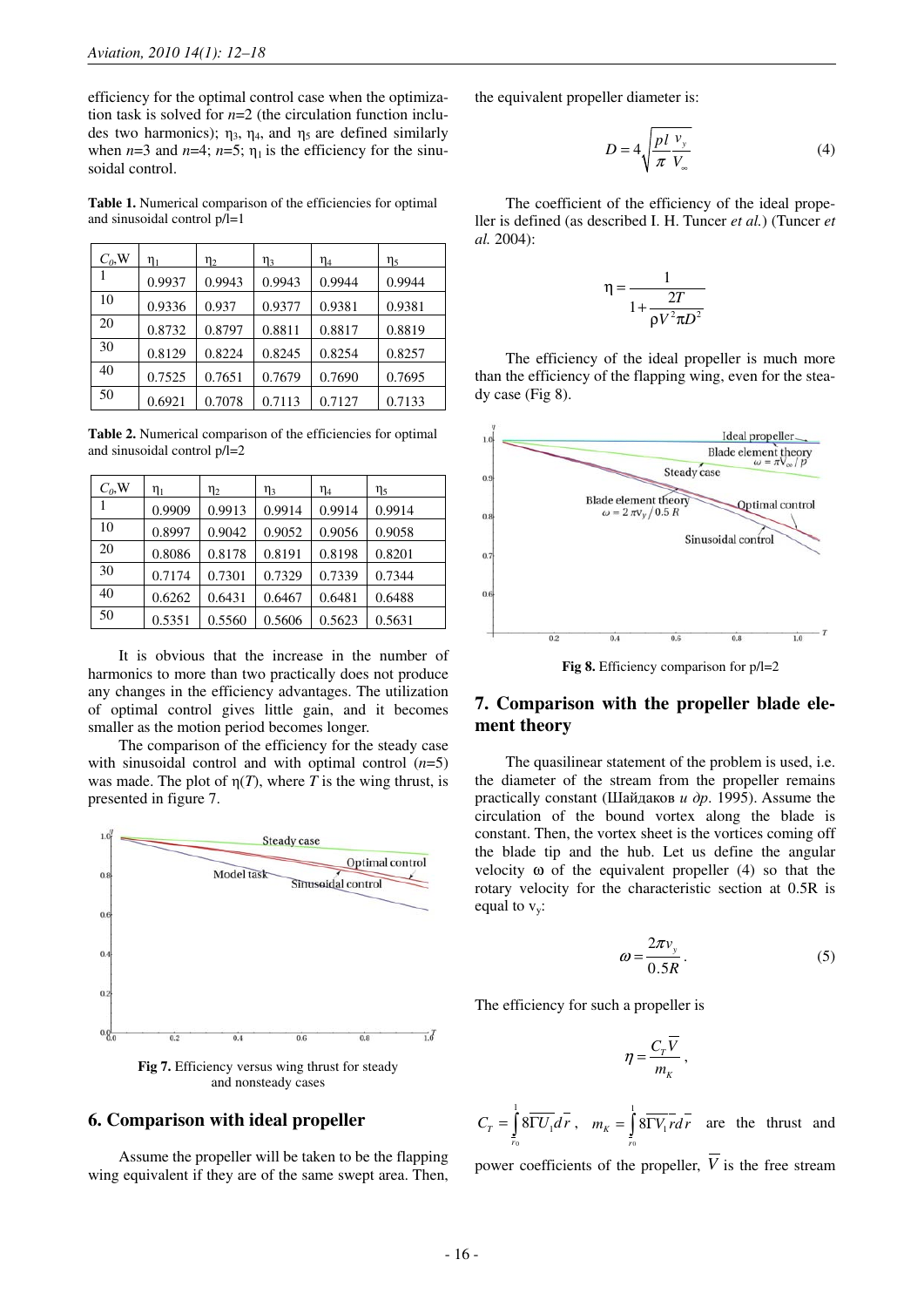relative velocity,  $\overline{U_1} = \overline{r} - \overline{u_1}$ ,  $\overline{V_1} = \overline{V} + \overline{v_1}$  are the relative velocity components of the real stream, 2 1  $=-\frac{1}{2}+\sqrt{\left(\frac{1}{2}\right)^2+\Gamma(1-\Gamma)}$ , and  $u_1$ 2 W 2  $V \parallel V$ *v*  $(\bar{V})^2$ *r*  $=$   $\Gamma$  are the axial

and the peripheral components of the induced velocity. The velocities marked by bar are related to the blade tip rate  $\omega R$ ,  $\Gamma = \frac{1}{4\pi\omega R^2}$  $\overline{\Gamma} = \frac{\Gamma}{\sqrt{N^2}}$ . The dependency of  $\eta(T)$  was

obtained for the same parameters as for the flapping wing case (Fig 8). It is practically the same as the efficiency of the flapping wing (in the case of  $p/1=2$ ). The dependency for p/l=1 is presented in figure 9:



**Fig 9.** Efficiency comparison for  $p/1=1$ 

As shown in the figure, the efficiency of the propeller is less than for the flapping wing one.

Also it should be mentioned that the results of comparison strongly depend on the method of determining ω (see  $(5)$ ). If  $\omega$  is defined so that the distances, which the vortex wakes, passes during the one swing and during the one propeller period are equal

$$
\omega = \frac{\pi V_{\infty}}{p} \,,
$$

propeller efficiency appears higher for both parameters of p/l (Figs 8, 9). The results of the comparison are therefore not completely clear. Furthermore, the criterion of the comparison for the flapping wing in such a statement is not accurate, so the results presented for the propeller can be only qualitative.

#### **8. Concluding remarks and future work**

It is well known that constant circulation distribution is non-optimal regime both for the propeller and the wing. So, in the future, there are plans to solve a similar task for elliptical circulation distribution. It is possible that clearer results will be obtained. It should also be mentioned that we are taking into account only the power losses due to vortices. But viscous drag must also be taken into account in the analysis of efficiency.

#### **Conclusions**

1. An analytical model was proposed for the study of nonsteady effects.

2. The vortices nearest the wing were found to give the main contribution to the drag.

3. A method for the solution of the optimization problem was proposed based on the expansion of the characteristics in the Fourier series.

4. Optimal control laws were found for the different harmonics numbers. The utilization of optimal control gives little gain in comparison with sinusoidal circulation, and it becomes smaller as the motion period becomes longer.

5. Comparison with another variant of thrust creation was made. It was shown that the result of comparison strongly depends on the way  $\omega$  is determined.

#### **References**

- Berman, G. J.; Wang, Z. J. 2007. Energy-minimizing kinematics in hovering insect flight, *Journal of Fluid Mechanics* 582.
- Young, J. 2005. *Numerical Simulation of the Unsteady Aerodynamics of Flapping Airfoils*: PhD Dissertation. School of Aerospace, Civil and Mechanical Engineering, The University of New South Wales, Australian Defence Force Academy.
- Jones, K.; Dohring, C.; Platzer, M. 1996. Wake structure behind plunging airfoils; comparison of numerical and experimental results, *AIAA 96-0078*.
- Jones, K. D.; Platzer, M. F. 2006. Bio-inspired design of flapping wing micro air vehicles – an engineer's perspective, *AIAA* 37.
- Nagai, H.; Hayase, T. 2009. Experimental and numerical study of forward flight aerodynamics of insect flapping wing, *AIAA Journal* 47(3).
- Tuncer, I. H.; Kaya, M.; Jones, K. D. *et al.* 2009. Optimization of flapping motion parameters for two airfoils in a biplane configuration, *Journal of Aircraft* 46(2).
- Tuncer, I. H.; Kaya, M. 2004. Optimization of flapping airfoils for maximum thrust and propulsive efficiency, *Acta Polytechnica* 44(1).
- Tuncer, I. H.; Platzer, M. F. 1996. Trust generation due to airfoil flapping, *AIAA Journal* 34(2).
- Wang, Z. J. 2008. Aerodynamic efficiency of flapping flight: analysis of two-stroke model, *The Journal of Experimental Biology* 211: 234–238.
- Кравченко, Д. А. 2009. Оптимизация законов движения машущего крыла, создающего тягу, при полете летательного аппарата с постоянной скоростью, Труды МФТИ (2).
- Лойцянский, Л. Г. 2003. Механика жидкости и газа*.*  М: Дрофа. 840 c.
- Шайдаков, В. И.; Маслов, А. Д. 1995. Аэродинамическое проектирование лопастей воздушного винта. Москва: Издательство МАИ. 66 c.